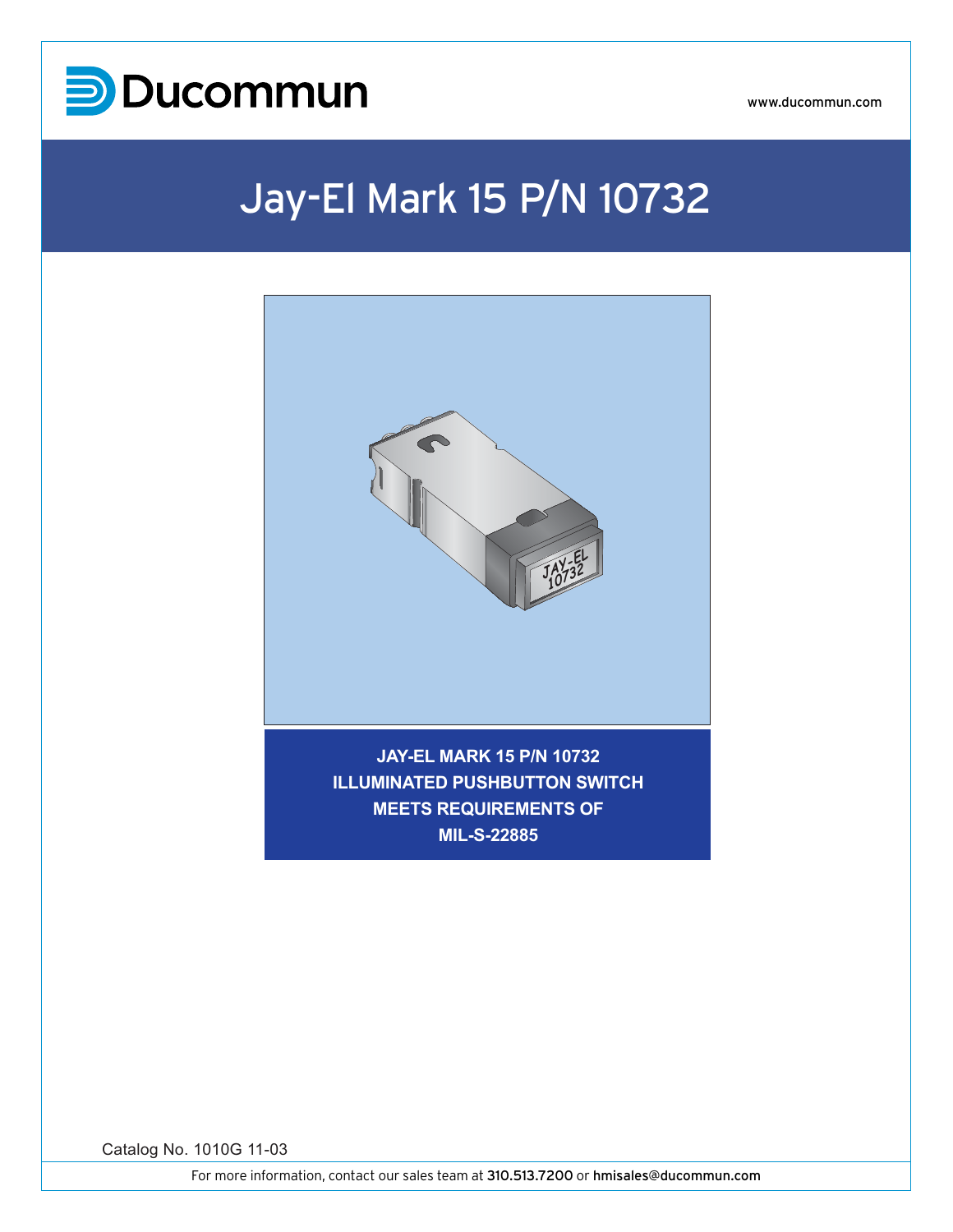# **Mark 15 PUCOM**

#### JAY-EL MARK 15 P/N 10732 ILLUMINATED **PUSHBUTTTON** SWITCH/INDICATOR



# **COMPACT SIZE**

Outside dimensions are .437 X .688 and 1.780 in length. Individual unit mount in a .445 X .695 hole or maybe matrix mounted.

The Mark 15 is designed to mount to sub-panel with brackets from rear of panel. Brackets may be spotwelded or as shown to assure secure shock and vibration proof mounting.



# **SUNLIGHT READABLE DISPLAY**

All combinations of display types are available including sunlight readable. Display Type 8. This display type utilizes maximum lighted contrast enhancing techniques.

Available with T-1 or T-1 3/4 based lamps. Most efficient Display Type 8 is with "T" type pushbutton using T-1 lamps. This " T " type pushbutton eliminates high legend surface temperatures and can provide power saving up to 70% with no loss of luminance. Luminances far exceed requirements of MIL-STD-411 when using .15 MSCP lamps.

Jay-El can provide P/N 10732 switches and indicators with NVIS compatible lighting. Contact factory.

## **DESIGN FEATURES**

Retained pushbutton unplugs and hinges down for easy lamp replacement. No tools required.

All switch and lamp terminals are available in turret or PC termination.

The Mark 15 is available as an indicator single pole momentary switch.

Switch can be positioned to extend thru any overlay panel thickness for edge-lit panel applications.



**Typical mounting method All spotwelded tabs or mounting brackets per customer drawing**

Page 2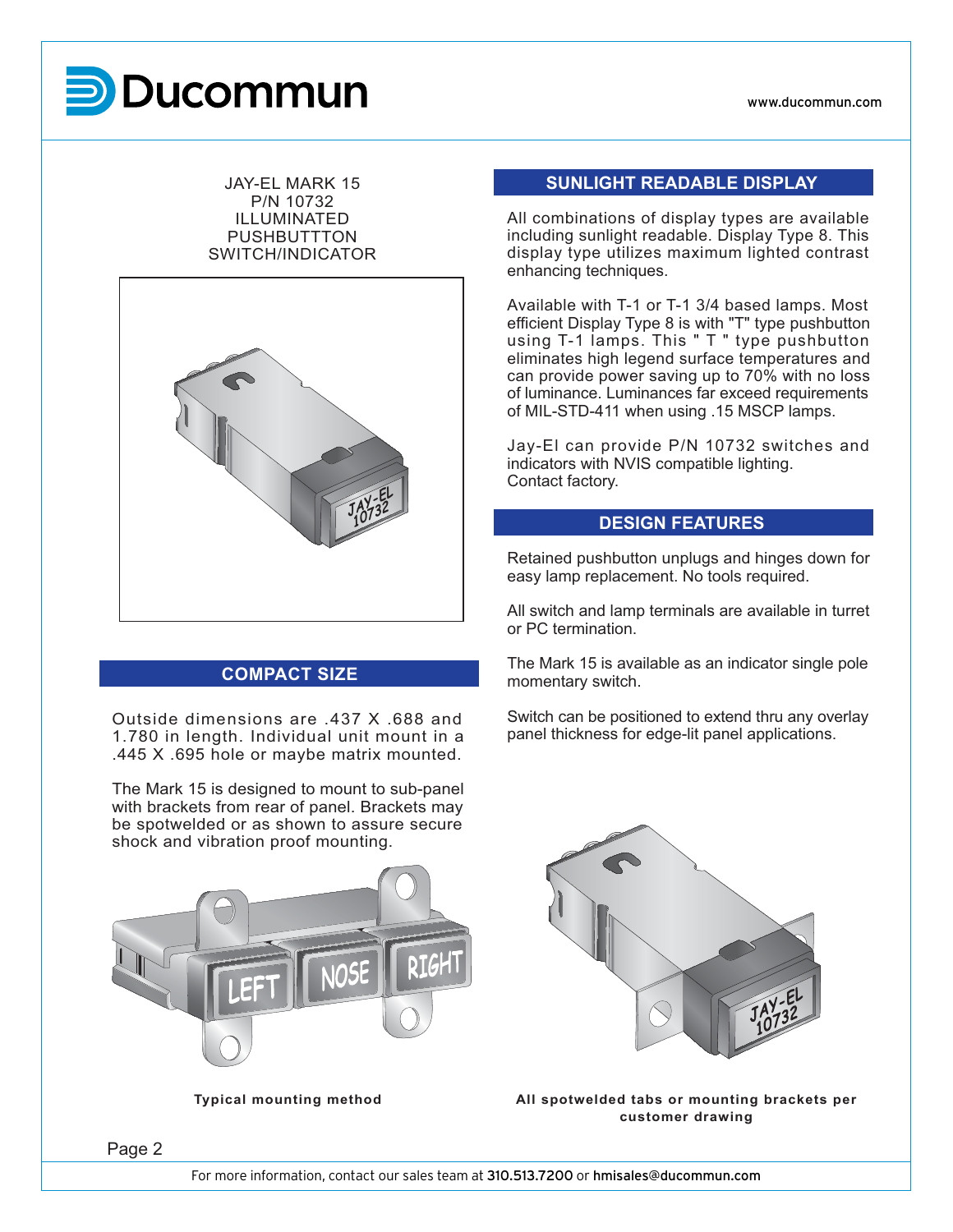

# **ENGINEERING SPECIFICATIONS**

## **ELECTRICAL**

#### Switch Contacts:

Silver Alloy contacts are standard. Gold contacts are recommended for reliable low level switching below 1.0 amperes.

#### Switch Ratings:

#### **SILVER CONTACTS** Maximum 2/

|                                   | Sea Level                        | 50,000 FT<br>28VDC         |                                  |
|-----------------------------------|----------------------------------|----------------------------|----------------------------------|
| Load<br>28VDC                     |                                  |                            |                                  |
| Resistive<br>Inductive<br>Lamp 1/ | 7.0 Amps<br>4.0 Amps<br>2.5 Amps | 7 Amps<br>7 Amps<br>2 Amps | 4.0 Amps<br>2.5 Amps<br>2.5 Amps |

1/ Inrush. 10:1 for 20 milliseconds maximum.

2/ Minimum conditions are dependent on use and atmospheric conditions. Contact Jay-El for detailed application information.

# **GOLD CONTACTS**

|              | Sea Level<br>and<br>50,000 Feet | Maximum<br>Contact Res.<br>OHM |  |  |
|--------------|---------------------------------|--------------------------------|--|--|
| Max. Voltage | 28VDC                           | .025                           |  |  |
| Max. Current | 1 Amp.Res. .5 Amp.Ind.          | .025                           |  |  |
| Min. Current | 5 Microamps                     | 50                             |  |  |
| Min. Voltage | 15 Millivolts                   | 50                             |  |  |

### Contact Resistance:

25 milliohms maximum in accordance with MIL-S-22885 for switch contacts and 1 OHM maximum in accordance with MIL-S-22885 for lamp contacts.

Electrical Life: Para. 2.6.24 of MIL-S-22885.

#### Lamp Life:

 T-1 3/4 midget flange base incandescent is standard.

Available on special order:

T1 3/4 Neon (External Ballast 10 K $\Omega$  minimum)

 T1 sub-midget flange base with special pushbutton modifications.

 T-1 3/4 midget flange base LED (Recommended for back lighting only)

# **EMI SHIELDING**

Grounding wipers provide chassis ground for EMI.



# **MECHANICAL**

Mechanical Life: 100,000 cycles minimum

Actuation force:  $1.5 \pm .5$  pounds.

Pushbutton Travel: Pretravel .050 ± .025 Overtravel .015 minimum

Switch Action: 1 pole, momentary, form "C"

Weight: 0.55 ounces maximum

# **ENVIRONMENTAL**

Meets all applicable requirements of Mil-S-22885

**ALL INFORMATION PUBLISHED IN THIS CATALOG IS EFFECTIVE AT TIME OF PUBLICATION AND IS SUBJECT TO CHANGE WITHOUT NOTICE.**

Page 3

For more information, contact our sales team at 310.513.7200 or hmisales@ducommun.com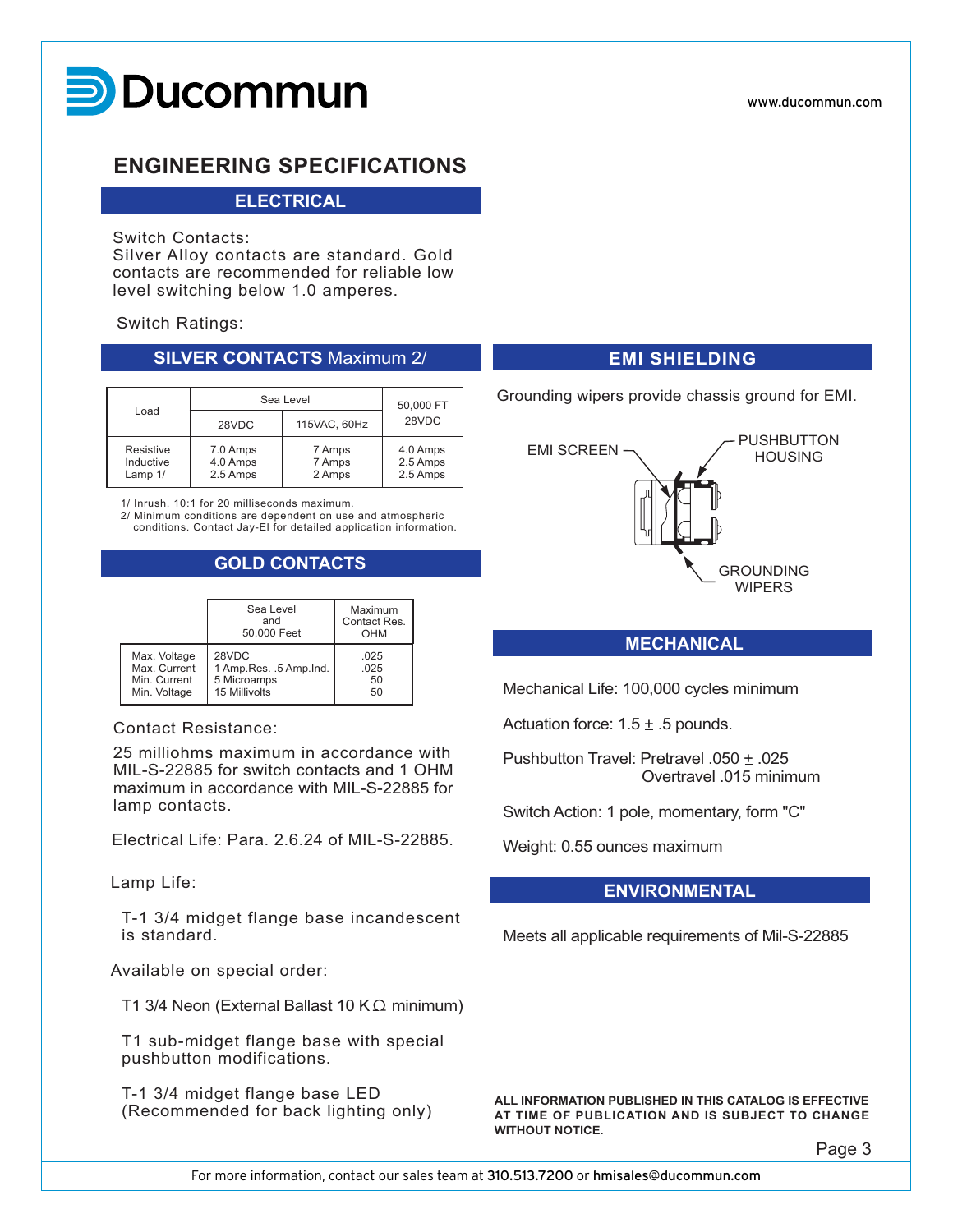

# **MAJOR OUTLINE DIMENSIONS**

# **STANDARD SWITCH/INDICATOR**



# **PRINTED CIRCUIT TERMINATION**